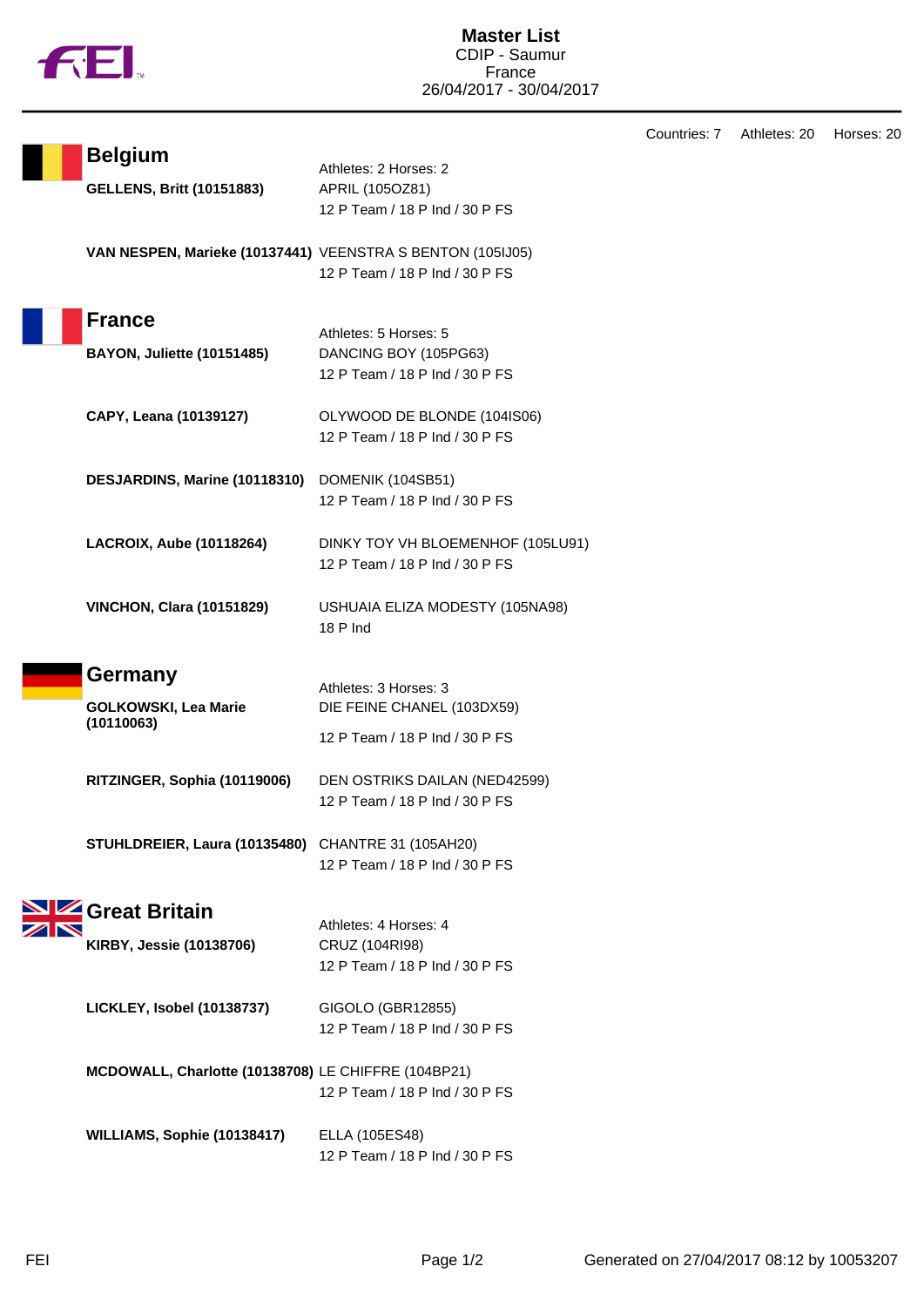

F

| <b>Spain</b><br><b>GUERRERO GALVE, Maria</b><br>(10114680)                                                   | Athlete: 1 Horse: 1<br>DEN OSTRIK S MARAH (104YG09)<br>12 P Team / 18 P Ind / 30 P FS          |
|--------------------------------------------------------------------------------------------------------------|------------------------------------------------------------------------------------------------|
| <b>Sweden</b><br><b>BRANTEFJORD, Louise</b><br>(10151919)                                                    | Athletes: 3 Horses: 3<br>VICTORY (104XU03)<br>12 P Team / 18 P Ind / 30 P FS                   |
| <b>ERIKSDOTTER RUBIN, Wynia</b><br>(10151881)                                                                | WACOS RACHE MW (105PP61)<br>12 P Team / 18 P Ind / 30 P FS                                     |
| <b>HIDGÅRD, Ellen (10138323)</b><br><b>Switzerland</b><br>BURGER, Anna-Paula (10150798) ARTS DOREE (105LK91) | LITTLE DIAMONDS DOOLITTLE (103WH77)<br>12 P Team / 18 P Ind / 30 P FS<br>Athletes: 2 Horses: 2 |
| <b>STADLER, Renée (10115859)</b>                                                                             | 12 P Team / 18 P Ind / 30 P FS<br>DOLCE VITA (102NR30)<br>12 P Team / 18 P Ind / 30 P FS       |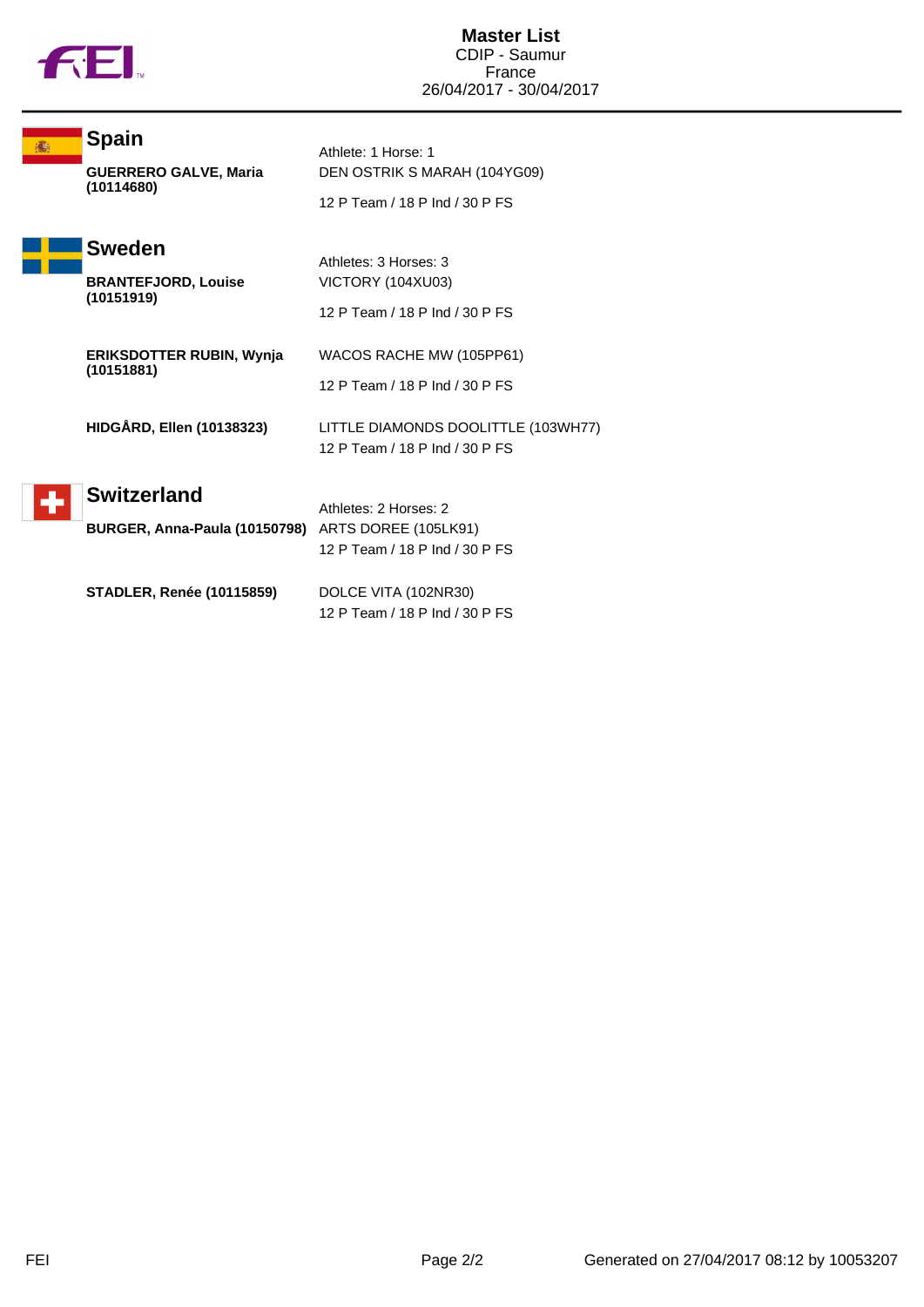

|             | <b>Australia</b>                                          |                                                                                         | Countries: 11 | Athletes: 41 | Horses: 44 |
|-------------|-----------------------------------------------------------|-----------------------------------------------------------------------------------------|---------------|--------------|------------|
|             | <b>KIRK, Genevieve (10043166)</b>                         | Athlete: 1 Horse: 1<br>ROYAL POKEMON (102YY38)<br>04 PSG / 11 Int I                     |               |              |            |
|             | <b>Belgium</b>                                            | Athletes: 8 Horses: 8                                                                   |               |              |            |
|             | DEFALQUE, Charlotte (10046542)                            | BOTTICELLI (103HP76)<br>04 PSG / 11 Int I / 24 Int I FS                                 |               |              |            |
|             | HOLOGNE-JOUX, Francoise<br>(10025678)                     | WARHOL (BEL40310)                                                                       |               |              |            |
|             |                                                           | 04 PSG / 11 Int I / 24 Int I FS                                                         |               |              |            |
|             | <b>MISSIAEN, Simon (10068174)</b>                         | CHARLIE (105LK95)<br>04 PSG / 11 Int I / 24 Int I FS                                    |               |              |            |
|             | <b>PEETERS, Lien (10145042)</b>                           | DAY DREAM (105JW01)<br>04 PSG / 11 Int I / 24 Int I FS                                  |               |              |            |
|             | PHILIPPAERTS-ENGELEN,<br><b>Veronique (10151837)</b>      | <b>WENDOR (103FL16)</b>                                                                 |               |              |            |
|             |                                                           | 04 PSG / 11 Int I / 24 Int I FS                                                         |               |              |            |
|             | PONCELET, Laureen (10145043)                              | ANDRETTI 13 (AUS40854)<br>04 PSG / 11 Int I / 24 Int I FS                               |               |              |            |
|             | SCHUURMANS, Cindy (10107774) SANDRO TATEGOI (105KT56)     | 04 PSG / 11 Int I / 24 Int I FS                                                         |               |              |            |
|             | VERWIMP, Jorinde (10035915)                               | ARIE SOLLENBURG (104RL34)<br>04 PSG / 11 Int I / 24 Int I FS                            |               |              |            |
| <b>ం</b> గ్ | <b>Chinese Taipei</b>                                     |                                                                                         |               |              |            |
|             | YEH, Louisa (10021174)                                    | Athlete: 1 Horse: 1<br>AMIGO (105MK71)<br>04 PSG / 11 Int I / 24 Int I FS               |               |              |            |
|             | <b>France</b>                                             | Athletes: 21 Horses: 23                                                                 |               |              |            |
|             |                                                           | BERTRANEU, Delphine (10109069) BACCARA VAN WELTEVREDEN (103HB81)<br>03 Int A / 09 Int B |               |              |            |
|             | BILLARD, Amelie (10003561)                                | ULTRA CHIC DU PHADOC (105ND88)<br>04 PSG / 11 Int I / 24 Int I FS                       |               |              |            |
|             | <b>CERNIN, Alizee (10057020)</b>                          | DOUGLAS (105OK97)<br>04 PSG / 11 Int I / 24 Int I FS                                    |               |              |            |
|             | CHAUCHARD, Claudia (10150649) QUATERBACK'S LADY (103ZB79) | 04 PSG / 11 Int I / 24 Int I FS                                                         |               |              |            |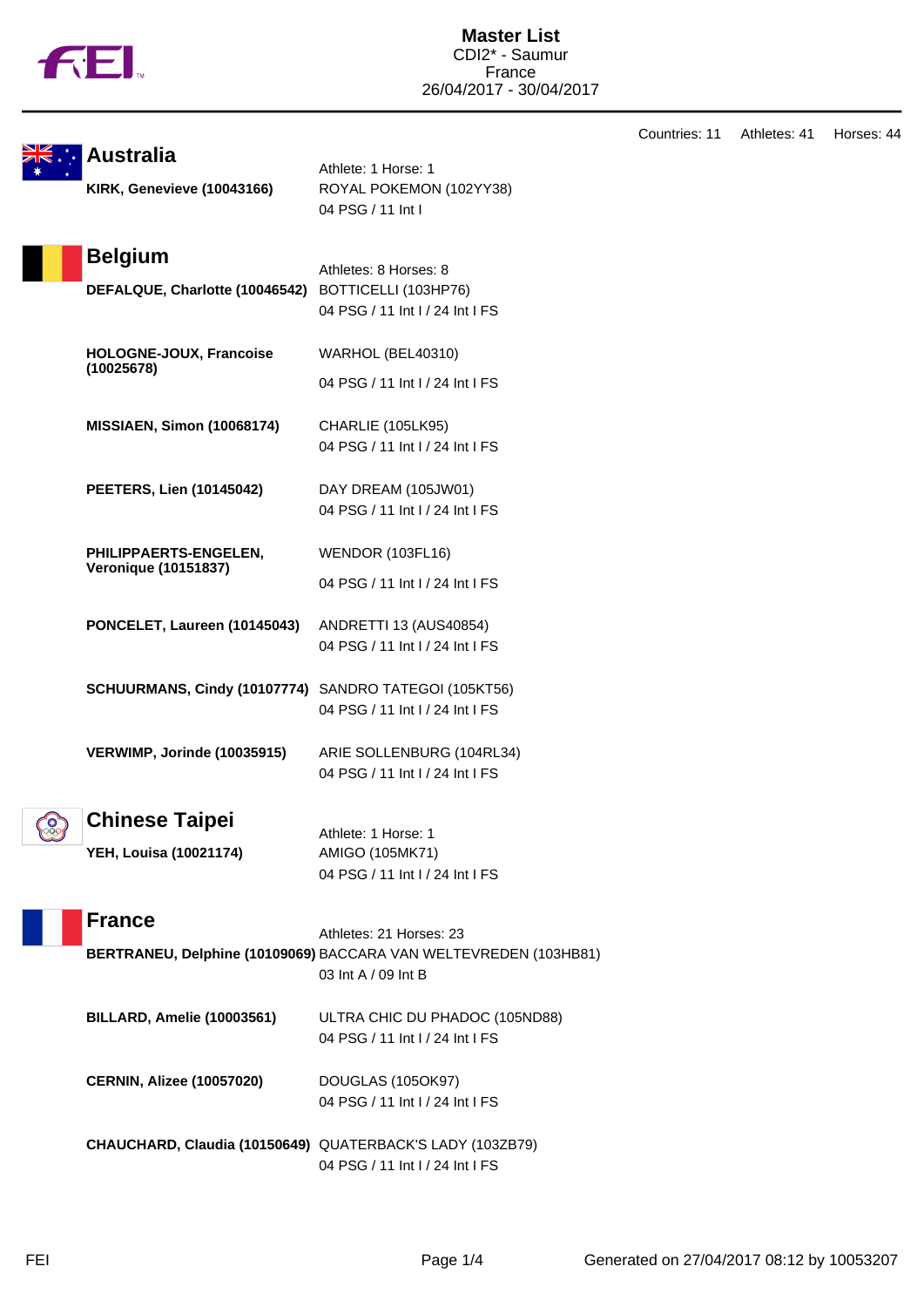

## **Master List** CDI2\* - Saumur France 26/04/2017 - 30/04/2017

| <b>COURSAN, Celine (10151643)</b>                        | QUETZAL DE LONGA (105PK28)<br>04 PSG                                                                                   |
|----------------------------------------------------------|------------------------------------------------------------------------------------------------------------------------|
| FLAMENT ADJ, Gildas (10004231) CHARMEUR ENE HN (105JL34) | 04 PSG / 11 Int I / 24 Int I FS                                                                                        |
| <b>FLECK, Evelyne (10145061)</b>                         | ROMARIO (105JV88)<br>04 PSG / 11 Int I / 24 Int I FS                                                                   |
| <b>GALOY, Coralie (10117048)</b>                         | <b>WILLEM (104SL33)</b><br>03 Int A / 09 Int B                                                                         |
| <b>GODELLE, Fabien (10009200)</b>                        | TEMPO ENE HN (103QY15)<br>03 Int A / 09 Int B                                                                          |
| <b>HOANG, Maeva (10062039)</b>                           | BLACKTIME (103HF63)<br>04 PSG / 11 Int I / 24 Int I FS<br>DIOLITA DN (104KN80)<br>04 PSG / 11 Int I / 24 Int I FS      |
| LACOMBE, Brigitte (10121561)                             | <b>DONIRO (104WI72)</b><br>03 Int A / 09 Int B                                                                         |
| LE NAIN DE SAINT JEA,<br><b>Christophe (10077712)</b>    | ATLANTIC LUDANCHELO V (103GI67)<br>03 Int A / 09 Int B                                                                 |
| MILLIER, Charlotte (10142514)                            | FIUMICINO (105HH28)<br>04 PSG / 11 Int I                                                                               |
| MULLIEZ, Delphine (10149668)                             | ZAPHIRE (105NX31)<br>04 PSG / 11 Int I / 24 Int I FS                                                                   |
| NOIROT, Francoise (10150625)                             | ZANOAH (105OQ53)<br>04 PSG                                                                                             |
| <b>PELICAN, Emilie (10150597)</b>                        | SIR DIAMANT (105HX37)<br>04 PSG / 11 Int I / 24 Int I FS                                                               |
| <b>PINTO, Isabelle (10029175)</b>                        | LA GESSE HOT CHOCOLAT VD KWAPLAS (105OY87)<br>04 PSG / 11 Int I / 24 Int I FS                                          |
| <b>ROUSSEL, Alizee (10059268)</b>                        | DON AMOUR DE HUS (103JZ11)<br>03 Int A / 09 Int B<br>QUATERBOLD DU PAYROL (104TZ08)<br>04 PSG / 11 Int I / 24 Int I FS |
| SERRE, Anne Sophie (10065495)                            | VISTOSO DE MASSA (104EW20)<br>03 Int A / 09 Int B                                                                      |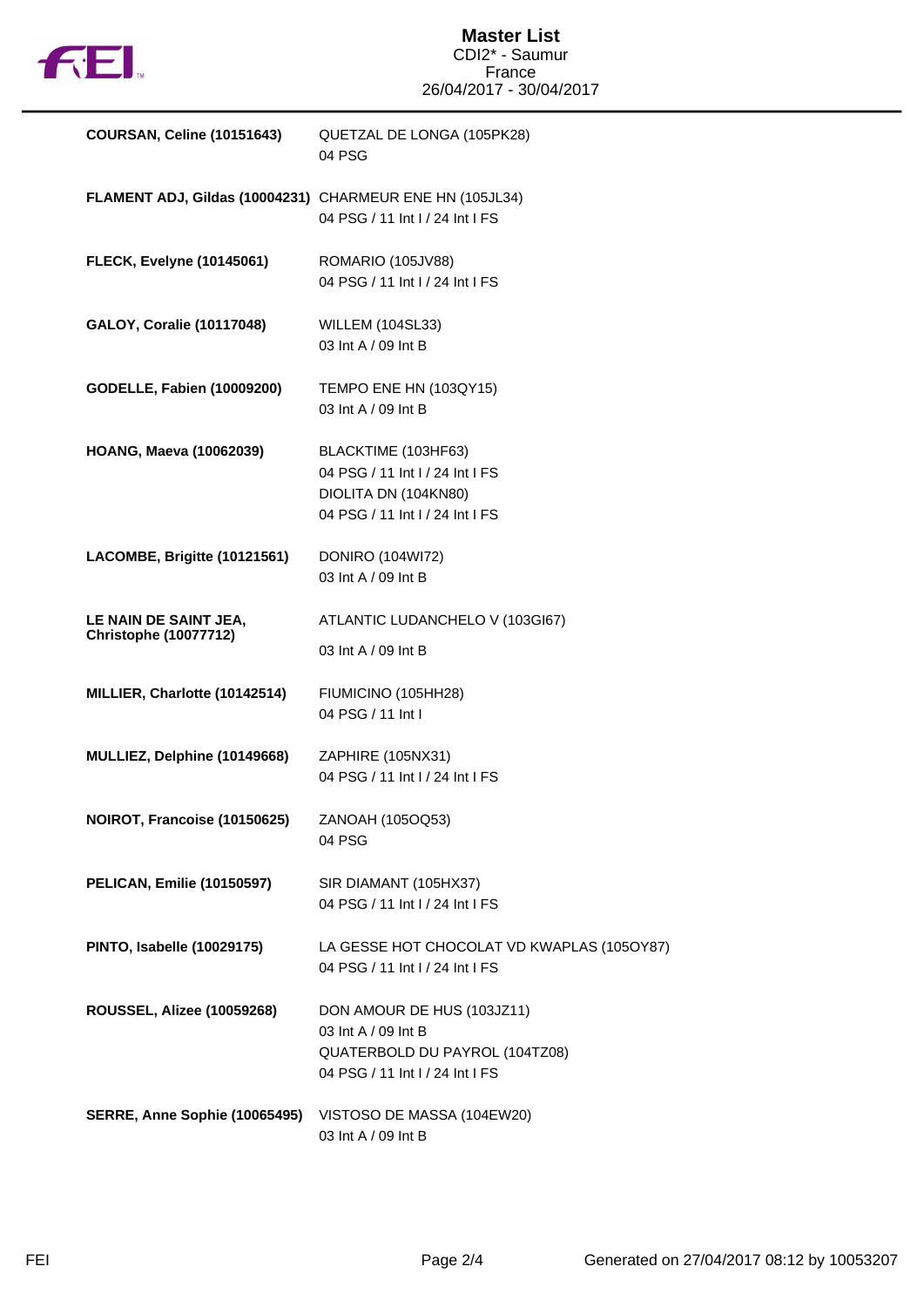| <b>AEI.</b>                                                              | <b>Master List</b><br>CDI2* - Saumur<br>France                                                                                    |
|--------------------------------------------------------------------------|-----------------------------------------------------------------------------------------------------------------------------------|
|                                                                          | 26/04/2017 - 30/04/2017                                                                                                           |
| SIAT, Jean Philippe (10023343)                                           | LOVESONG (103QU03)<br>04 PSG / 11 Int I / 24 Int I FS                                                                             |
| <b>TARRAL, Thierry (10148847)</b>                                        | ABUNDUS GIH (105NO38)<br>04 PSG / 11 Int I / 24 Int I FS                                                                          |
| Great Britain                                                            | Athletes: 3 Horses: 3                                                                                                             |
| COWDEROY, Rebecca (10142656) CELICIA (105HK36)                           | 04 PSG / 11 Int I / 24 Int I FS                                                                                                   |
| <b>EILBERG, Michael George</b><br>(10045459)                             | FUERST SINCLAIR (104KZ86)                                                                                                         |
|                                                                          | 03 Int A / 09 Int B                                                                                                               |
| <b>KAYAL, Natalie (10139794)</b>                                         | HOMERUN (105BF44)<br>04 PSG / 11 Int I / 24 Int I FS                                                                              |
| <b>Ireland</b><br>RAWLINS, Anne - Marie (10045795) DONJA (105EP20)       | Athlete: 1 Horse: 1<br>04 PSG / 11 Int I / 24 Int I FS / 03 Int A / 09 Int B                                                      |
| <b>Netherlands</b>                                                       |                                                                                                                                   |
| <b>FLESKENS, Tessa (10118816)</b>                                        | Athlete: 1 Horse: 1<br><b>UNIQUE D (104QJ05)</b><br>04 PSG / 11 Int I / 24 Int I FS                                               |
| <b>Spain</b><br>CARRASCOSA, Borja (10003157)                             | Athlete: 1 Horses: 2<br>EQUESTRICONS LAGERFELD K (105ON61)<br>04 PSG / 24 Int I FS<br>ESCORT 27 (104RN26)<br>04 PSG / 24 Int I FS |
| <b>Sweden</b>                                                            |                                                                                                                                   |
| <b>SWANDE, Linda (10041685)</b>                                          | Athlete: 1 Horse: 1<br>COCO (104RW44)<br>04 PSG / 11 Int I                                                                        |
| Thailand                                                                 |                                                                                                                                   |
| CHAVATANONT, Arinadtha                                                   | Athletes: 2 Horses: 2<br>CLAPTON C (105KQ02)                                                                                      |
| (10061264)                                                               | 04 PSG / 11 Int I                                                                                                                 |
| VAJIRALONGKORN, H.r.h.<br>Princess Sirivannavarinariratana<br>(10100633) | PRINCE CHARMING WPA (104KJ98)                                                                                                     |
|                                                                          | 04 PSG / 11 Int I                                                                                                                 |
| <b>United States of</b>                                                  | Athlete: 1 Horse: 1                                                                                                               |
| <b>America</b>                                                           |                                                                                                                                   |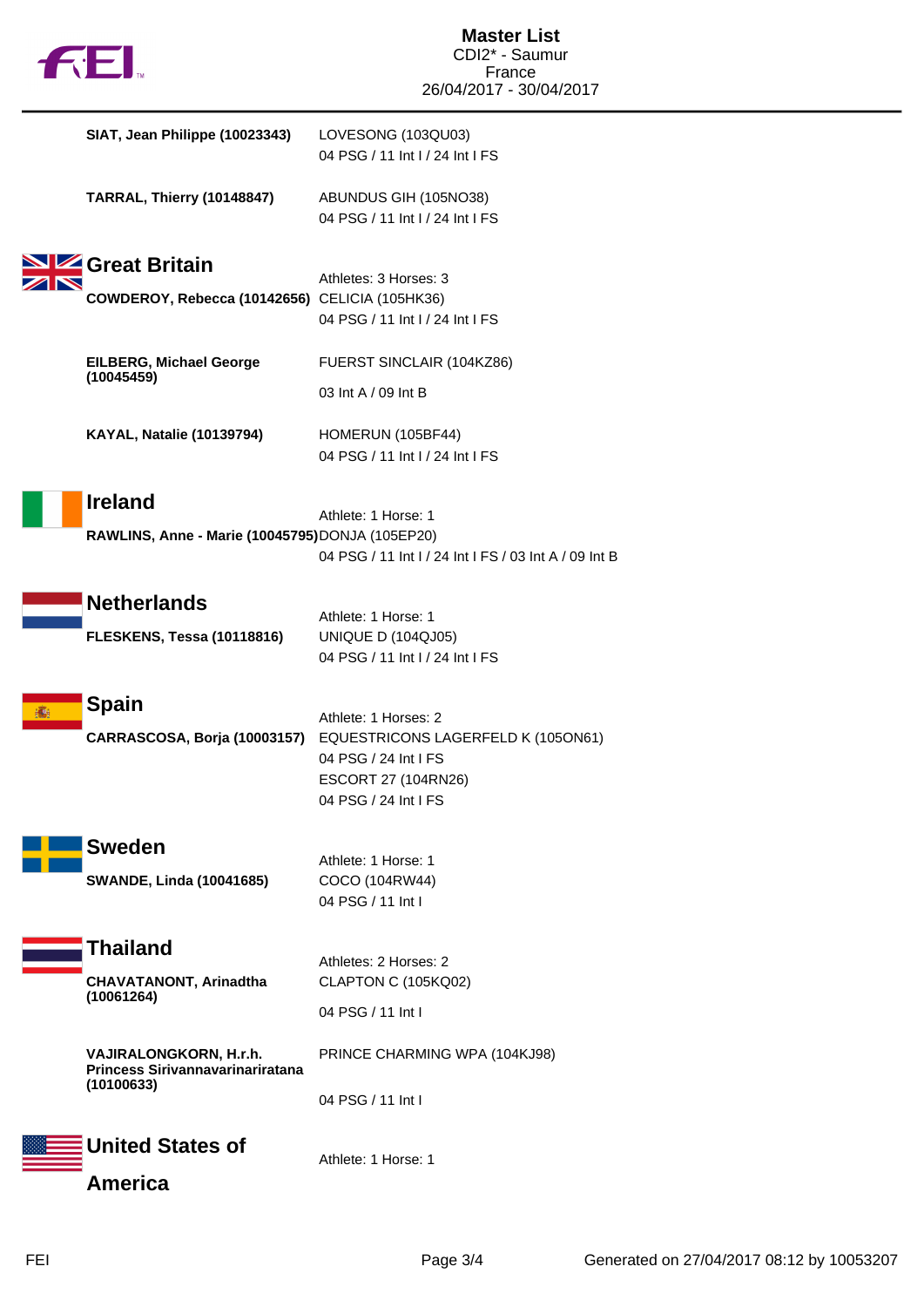

**HOFFMANN, Jennifer (10016530)** FLORENTINUS V (103HG29) 03 Int A / 09 Int B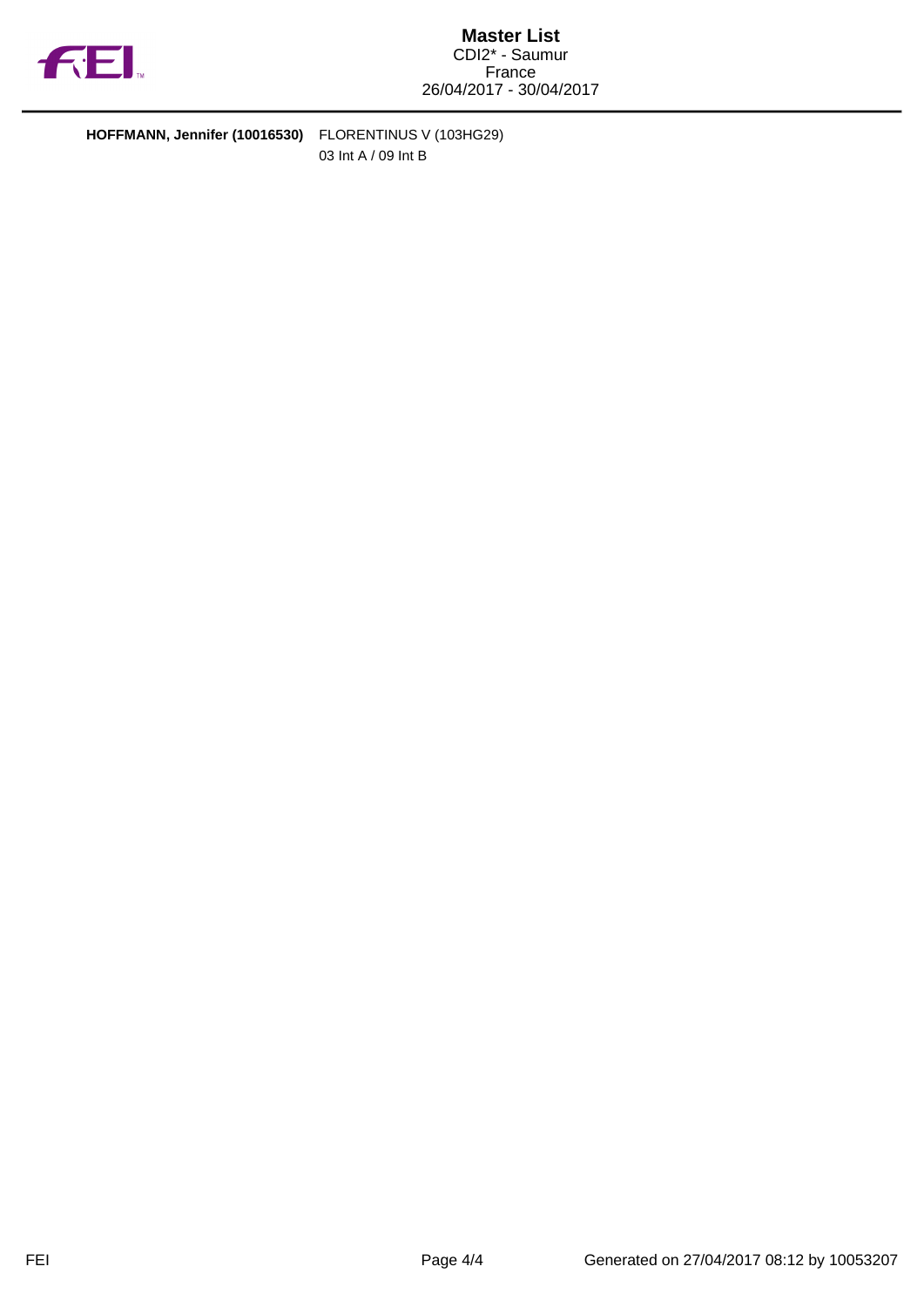

Countries: 12 Athletes: 31 Horses: 36

| <b>Belgium</b>                                   | Athletes: 3 Horses: 3                                     |
|--------------------------------------------------|-----------------------------------------------------------|
| <b>HEYLEN, Tom (10030104)</b>                    | <b>GUCCI 'H' (105FJ25)</b>                                |
|                                                  | 08 GP / 20 GP Cons / 25 GPS                               |
| VERBOOMEN, Justin (10131023)                     | NEVADO DE LA FONT (103BZ10)                               |
|                                                  | 08 GP / 16 GP FS                                          |
| VERLIEFDEN, Fanny (10019464)                     | INDOCTRO V/D STEENBLOK (105PO79)                          |
|                                                  | 08 GP / 20 GP Cons / 25 GPS                               |
| <b>Estonia</b>                                   |                                                           |
|                                                  | Athlete: 1 Horses: 2                                      |
| PÜVI, Grete (10029341)                           | ALEANDRO (102ZG57)<br>08 GP / 16 GP FS                    |
|                                                  | AXEL (102ZG56)                                            |
|                                                  | 08 GP / 25 GPS                                            |
|                                                  |                                                           |
| <b>Finland</b>                                   | Athlete: 1 Horses: 2                                      |
| <b>RUOSTE, Henri (10010716)</b>                  | DIXILAND (105JU98)                                        |
|                                                  | 08 GP / 16 GP FS / 25 GPS                                 |
|                                                  | <b>HURACAN 10 (105OL40)</b>                               |
|                                                  | 08 GP / 16 GP FS / 25 GPS                                 |
| <b>France</b>                                    |                                                           |
|                                                  | Athletes: 11 Horses: 11                                   |
| AYACHE, Alexandre (10074174)                     | GRAND PASSION (102XX99)                                   |
|                                                  | 08 GP / 25 GPS                                            |
| BRIEUSSEL, Stephanie (10022617) AMORAK (103ZQ10) |                                                           |
|                                                  | 08 GP / 16 GP FS / 25 GPS                                 |
| CONRAD, Bertrand (10137640)                      | TOOMUCH DE LAUTURE (104ZY30)                              |
|                                                  | 08 GP / 20 GP Cons / 25 GPS                               |
| FAVEREAU, Nicole (10013502)                      | GINSENGUE (104TO76)                                       |
|                                                  | 08 GP / 16 GP FS / 20 GP Cons                             |
|                                                  |                                                           |
| GAUTHIER, Virginie (10058053)                    | DICKENS (105EJ78)                                         |
|                                                  | 08 GP / 20 GP Cons / 25 GPS                               |
| <b>GODELLE, Fabien (10009200)</b>                | VALLANTIENO 'ENE HN' (103LJ69)                            |
|                                                  | 08 GP / 20 GP Cons / 25 GPS                               |
| LEGALLAIS, Helene (10028851)                     | <b>UNIQUE (102WX57)</b>                                   |
|                                                  | 08 GP / 25 GPS                                            |
|                                                  |                                                           |
| LIMOUSIN, Philippe (10003294)                    | ROCK'N ROLL STAR (102ZG26)<br>08 GP / 20 GP Cons / 25 GPS |
|                                                  |                                                           |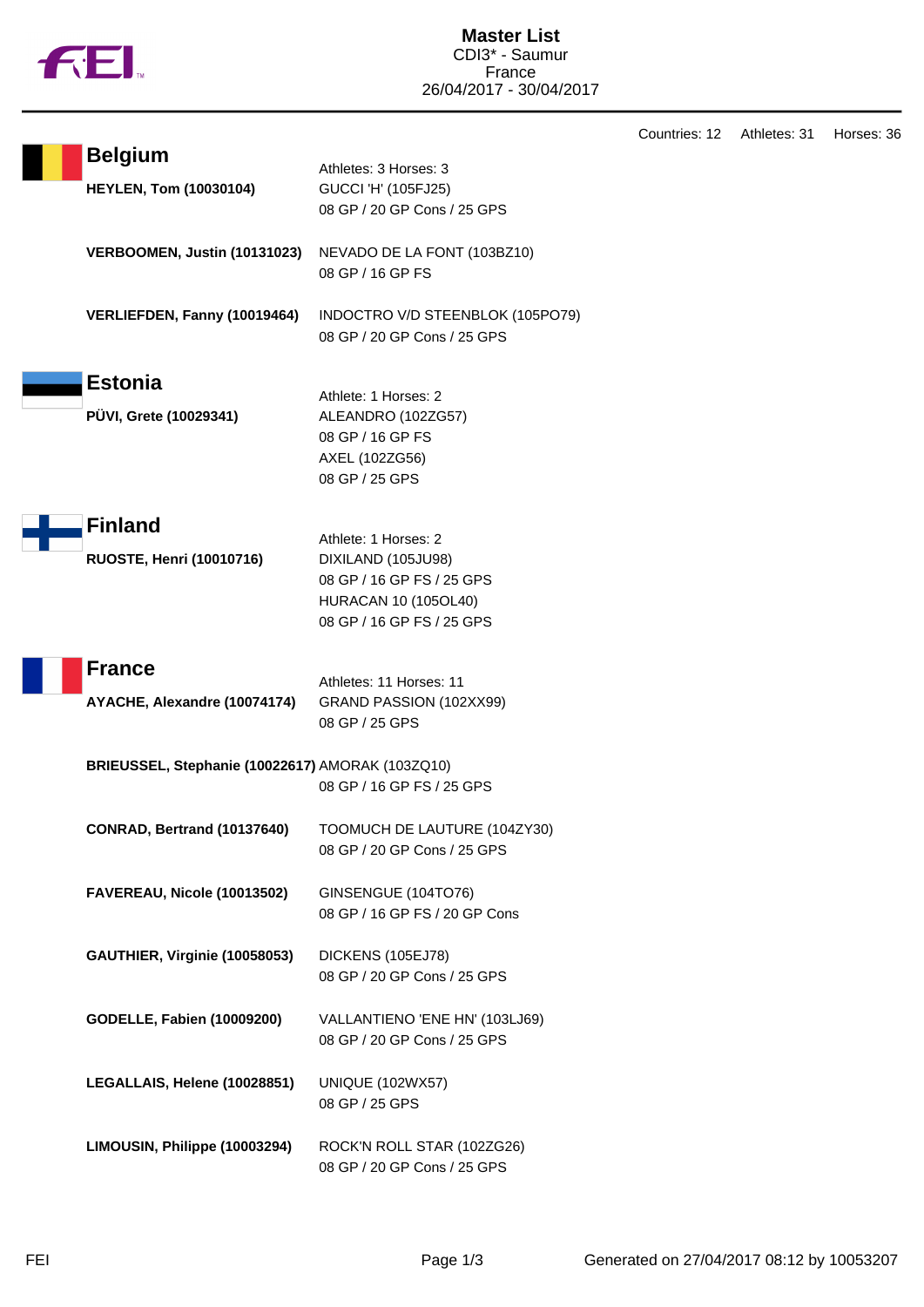| <b>AEI.</b>                                                              | <b>Master List</b><br>CDI3* - Saumur<br>France<br>26/04/2017 - 30/04/2017                                                                         |
|--------------------------------------------------------------------------|---------------------------------------------------------------------------------------------------------------------------------------------------|
| <b>SERRE, Arnaud (10045173)</b>                                          | ULTRABLUE DE MASSA (103ZU68)<br>08 GP / 16 GP FS / 20 GP Cons / 25 GPS                                                                            |
| <b>SUBILEAU, Marine (10027033)</b>                                       | OSADO 04 (103VS56)<br>08 GP / 16 GP FS / 20 GP Cons                                                                                               |
| <b>SUBILEAU, Pierre (10003377)</b>                                       | TONIQUE DE MASSA (103LT01)<br>08 GP / 25 GPS                                                                                                      |
| Great Britain<br>ANDERSEN, Henriette (10016764) WARLOCKS CHARM (103LO57) | Athletes: 2 Horses: 3<br>08 GP / 16 GP FS                                                                                                         |
| <b>EILBERG, Michael George</b>                                           | HALF MOON DYNASTY (103ZS65)                                                                                                                       |
| (10045459)                                                               | 08 GP / 25 GPS<br>MARAKOV (GBR42667)<br>08 GP / 16 GP FS                                                                                          |
| <b>Ireland</b>                                                           |                                                                                                                                                   |
| <b>TONG, Roland (10069539)</b>                                           | Athlete: 1 Horse: 1<br>RYBROOK AMBIENCE (104FJ08)<br>08 GP / 16 GP FS                                                                             |
| Luxembourg                                                               |                                                                                                                                                   |
| <b>CHELIUS, Gaston (10016385)</b>                                        | Athlete: 1 Horses: 2<br>DEAN MARTIN (105OO24)<br>08 GP / 25 GPS<br>QUICKSILVER (104KK10)<br>08 GP / 16 GP FS                                      |
| <b>Morocco</b>                                                           |                                                                                                                                                   |
| <b>JILAOUI, Ismail (10061788)</b>                                        | Athlete: 1 Horse: 1<br>WHAT A FEELING (102SG10)<br>08 GP / 25 GPS                                                                                 |
| <b>Netherlands</b>                                                       |                                                                                                                                                   |
| <b>VAN OMMEN, Philip (10151373)</b>                                      | Athletes: 3 Horses: 4<br>ZURVAN (105OO27)<br>08 GP / 16 GP FS / 20 GP Cons                                                                        |
| VAN RIET, Janneke (10081146)                                             | ZIROCO (103PW01)<br>08 GP / 16 GP FS / 20 GP Cons / 25 GPS                                                                                        |
| ZWEISTRA, Thamar (10007873)                                              | HEXAGON'S DOUBLE DUTCH (105DU48)<br>08 GP / 16 GP FS / 20 GP Cons / 25 GPS<br>HEXAGONS DENZEL (104VB19)<br>08 GP / 16 GP FS / 20 GP Cons / 25 GPS |
| <b>Spain</b>                                                             | Athletes: 3 Horses: 3                                                                                                                             |